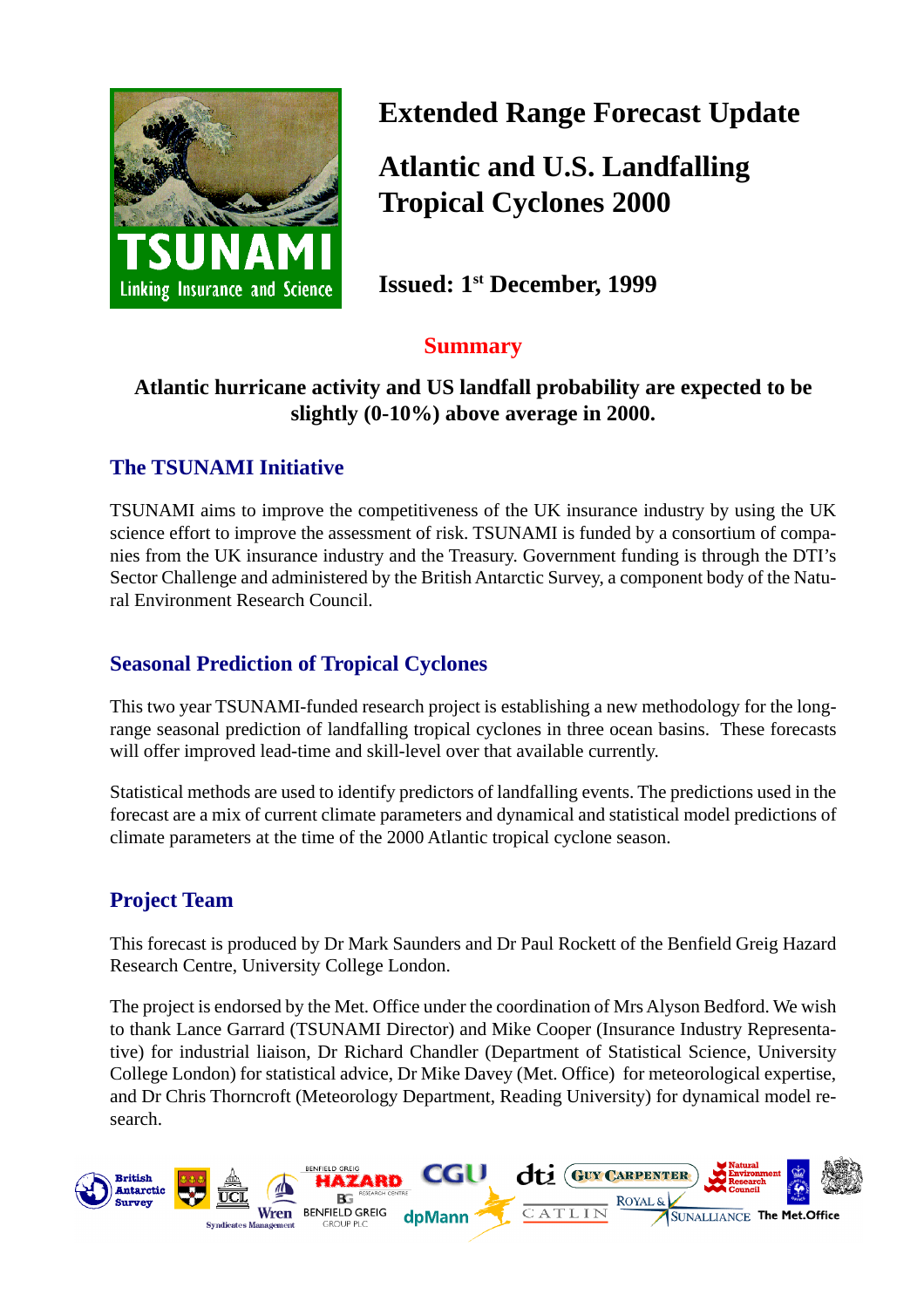### **Reasons for Forecast Update**

Our reasons for issuing an update on the 1st October 1999 extended range forecast are fourfold:

- a) Further research on the complicated matter of how uncertainty in the predictors feeds through to affect the final forecast has led to a model improvement. This change is reflected in a changed shape to the forecast probability distribution.
- b) Values for two of the predictors (ENSO and Guinea Rainfall) have altered since September 1999, these changes both enhancing forecast activity.
- c) 1999 data are now available for inclusion in the forecast model.
- d) We feel it is important for TSUNAMI members to have the latest forecast information.



# **Key for Tables and Graphs: Sustained Wind** TC All Tropical Cyclones  $>33$  Kts H All Hurricanes >63 Kts IH All Intense Hurricanes, Category 3-5 >95 Kts

'Average' Refers to the 1951-1999 Period

#### **Forecasts**

These forecasts are based on information available through November 1999:

#### **1. Atlantic Total Numbers in 2000**

|                          |           |             | IH         | H          | TC           |
|--------------------------|-----------|-------------|------------|------------|--------------|
| Average                  | 1951-1999 | Total $10:$ | 2.5        | 5.9        | 9.8          |
| Actual                   | 1999      | Total $12:$ | 5          | 8          | 12           |
| <b>TSUNAMI</b> 1/10/1999 | 2000      | Total 8:    | $2(\pm 1)$ | 5(±2)      | $8(\pm 3)$   |
| <b>TSUNAMI</b> 1/12/1999 | 2000      | Total $10:$ | 3(±2)      | $6(\pm 3)$ | 10 $(\pm 4)$ |

- Tropical storm, hurricane and intense hurricane numbers are likely to be 0-10% above average. The differences from 'average' are not significant to within the model error.
- All sub-basins (Main Development Region, Caribbean, Gulf of Mexico, and Extra-tropical North Atlantic) are likely to witness similar slightly above average activity.
- Probability of at least 1 intense hurricane is 85%. (Average probability is 80%).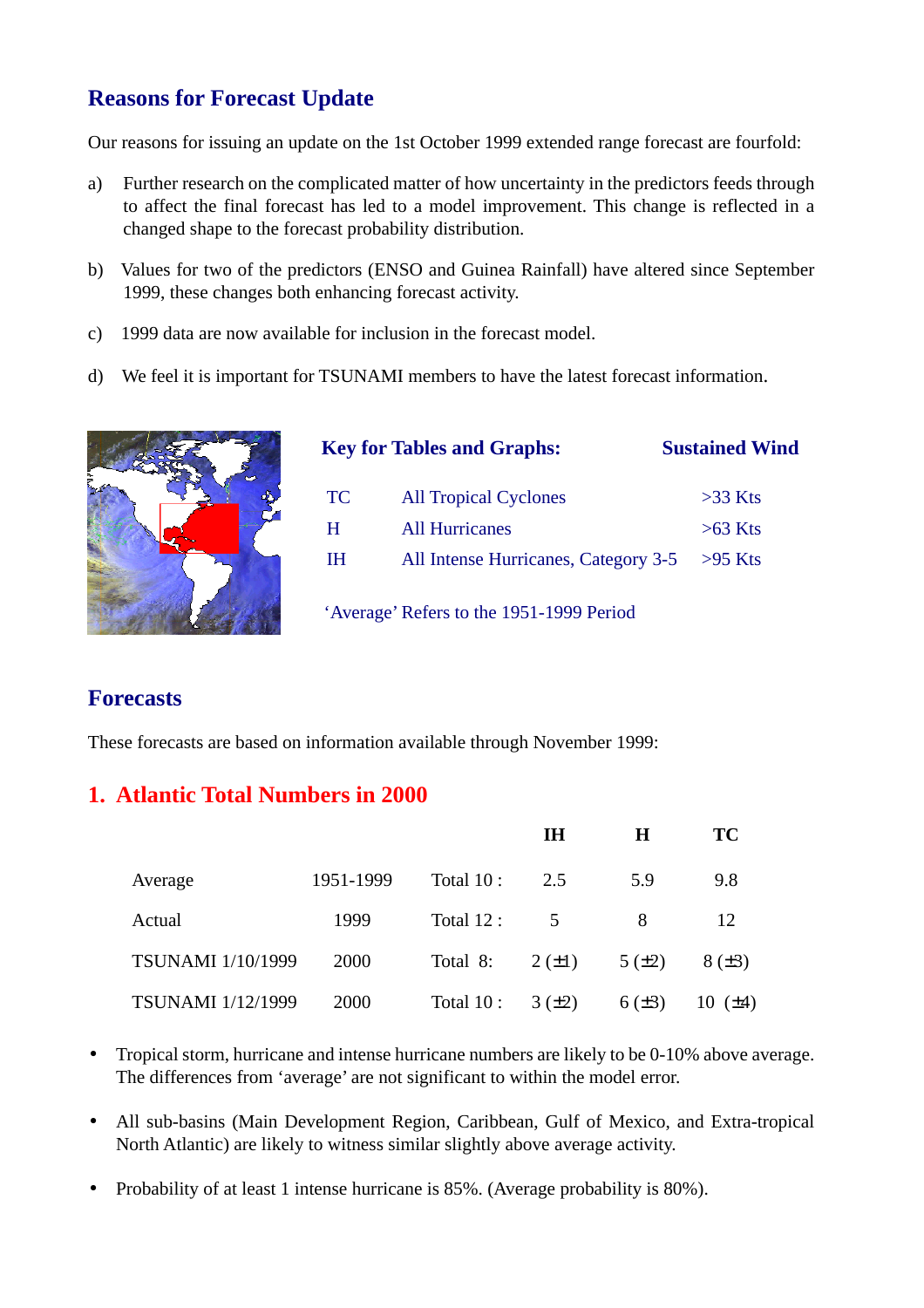The main factors behind our forecast are the summer 2000 predictions for the persistence of a weak negative ENSO phase (Nino 3.4 anomaly  $\sim$  -0.1°C) and for slightly cooler than average (-0.2°C) sea surface temperatures in the tropical north Atlantic. The former factor is associated with increased Atlantic hurricane activity, the latter with decreased activity.

### **2. US Landfalling Activity in 2000**

|                          |           |          | <b>TH</b>                     | H          | <b>TC</b>  |
|--------------------------|-----------|----------|-------------------------------|------------|------------|
| Average                  | 1951-1999 | Total 3: | 0.6                           | 1.6        | 3.1        |
| Actual                   | 1999      | Total 5: |                               | 3          | 5          |
| <b>TSUNAMI</b> 1/10/1999 | 2000      |          | Total 3: $0 (+1)$ $1 (\pm 1)$ |            | $3(\pm 2)$ |
| <b>TSUNAMI</b> 1/12/1999 | 2000      | Total 3: | $1(\pm 1)$                    | $2(\pm 1)$ | 3(±2)      |

- Landfalling tropical storm, hurricane and intense hurricane numbers to be slightly above average for the US as a whole. The differences from 'normal' are not significant to within the model error.
- Activity on the U.S. East Coast and U.S. Gulf Coast will also each be slightly above average.
- Chance of at least one intense hurricane strike on the US mainland:

47% overall (average is 43%)

28% for the U.S. East Coast (average is 19%)

41% for the U.S. Gulf Coast (average is 33%).

The main environmental factors influencing landfalling activity in 2000 are similar to those affecting total numbers; namely weak La Nina conditions (enhancing factor for Gulf, East Coast and Caribbean landfalls) and slightly cooler than normal sea surface temperatures in the tropical and extra-tropical north Atlantic (depressing factor for U.S. East Coast landfalls).

#### **Future Tropical Cyclone Forecasts for TSUNAMI**

*A post season assessment on the 1999 Atlantic hurricane season and forecasts will be available on 7th December 1999.*

*An extended-range forecast for the NW Pacific seasonal typhoon activity and Asian strike probability in 2000 will be issued in early January 2000.*

*An extended-range forecast for the SW Pacific seasonal cyclone activity and Queensland strike probability in 2000/01 will be issued on 1st April 2000.*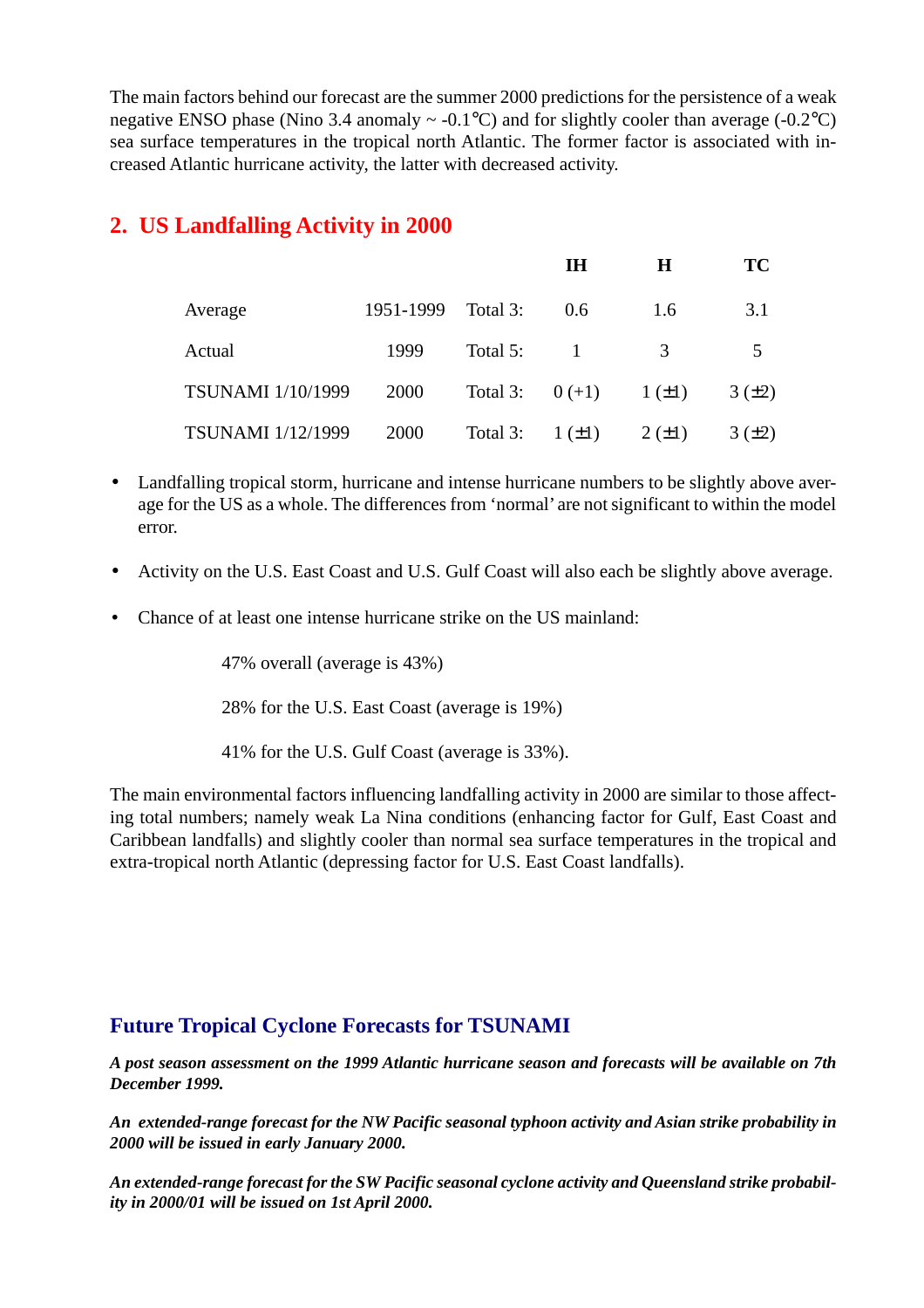# **Total Number of Atlantic Tropical Cyclones**

| <b>ATLANTIC TOTAL TC NUMBERS</b>         |                 |     |           |                |     |     |
|------------------------------------------|-----------------|-----|-----------|----------------|-----|-----|
| <b>Probability of N</b> events<br>No. of |                 |     |           |                |     |     |
| events                                   | <b>Forecast</b> |     |           | <b>Average</b> |     |     |
|                                          | тc              | н   | <b>IH</b> | TC.            | н   | IН  |
| 0                                        | 0%              | 1%  | 15%       | 0%             | 2%  | 20% |
| 1                                        | 0%              | 4%  | 21%       | 0%             | 6%  | 22% |
| 2                                        | 1%              | 8%  | 19%       | 1%             | 9%  | 19% |
| 3                                        | 2%              | 10% | 15%       | 2%             | 11% | 14% |
| 4                                        | 3%              | 12% | 11%       | 4%             | 12% | 9%  |
| 5                                        | 5%              | 12% | 7%        | 6%             | 12% | 6%  |
| 6                                        | 7%              | 11% | 5%        | 8%             | 11% | 4%  |
| 7                                        | 8%              | 10% | 3%        | 9%             | 9%  | 2%  |
| 8                                        | 9%              | 8%  | 2%        | 10%            | 7%  | 2%  |
| 9                                        | 10%             | 6%  | 1%        | 10%            | 6%  | 1%  |
| 10                                       | 10%             | 5%  | 1%        | 9%             | 4%  | 1%  |
| 11                                       | 9%              | 4%  | 0%        | 8%             | 3%  | 0%  |
| 12                                       | 8%              | 3%  | 0%        | 7%             | 2%  | 0%  |
| 13                                       | 7%              | 2%  | 0%        | 6%             | 2%  | 0%  |
| 14                                       | 5%              | 1%  | 0%        | 5%             | 1%  | 0%  |
| 15                                       | 4%              | 1%  | 0%        | 4%             | 1%  | 0%  |
| 16                                       | 3%              | 1%  | 0%        | 3%             | 1%  | 0%  |
| 17                                       | 2%              | 0%  | 0%        | 2%             | 0%  | 0%  |
| 18                                       | 2%              | 0%  | 0%        | 2%             | 0%  | 0%  |
| 19                                       | 1%              | 0%  | 0%        | 1%             | 0%  | 0%  |

# **Cumulative Probability of Events**



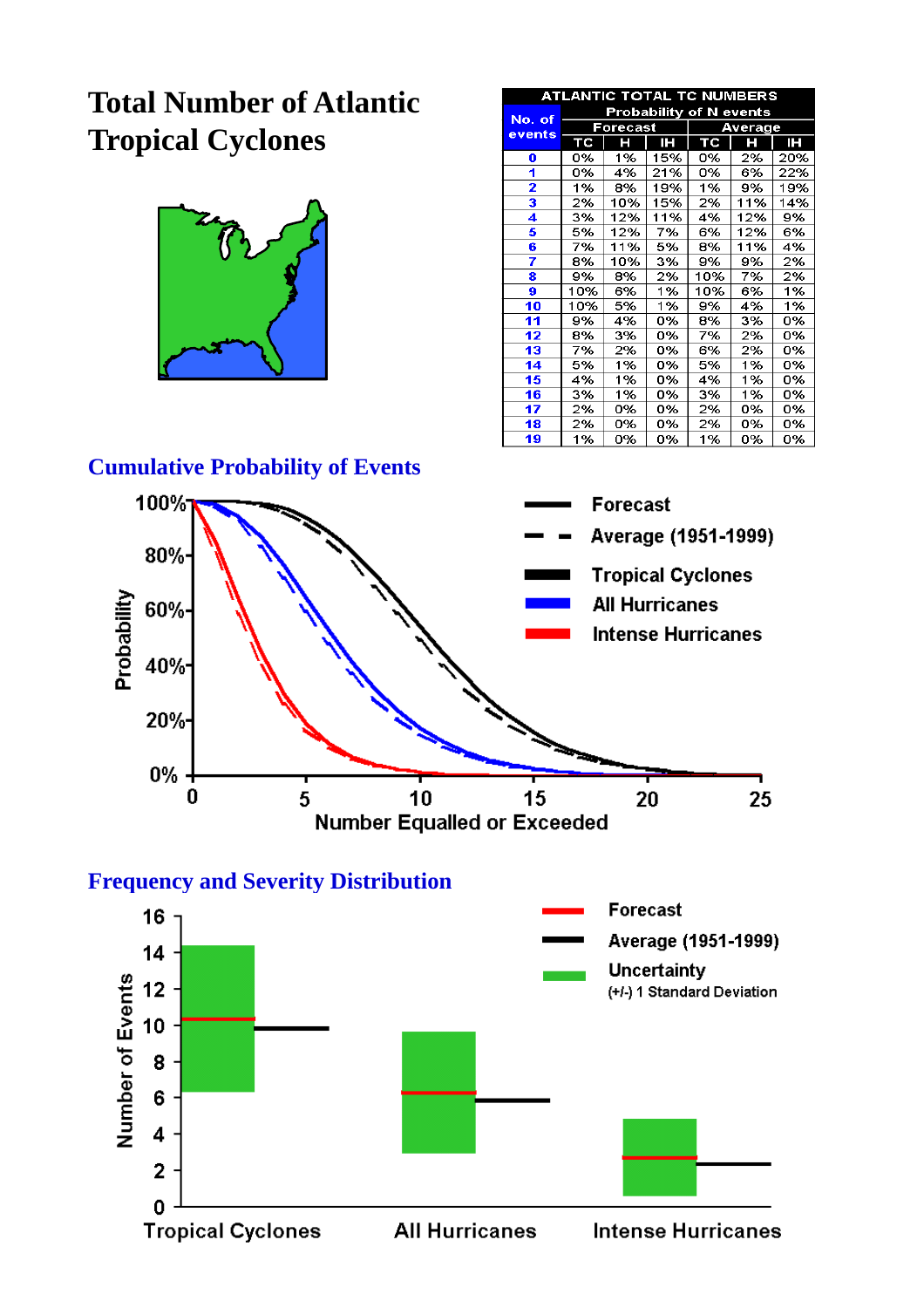# **U.S.A. Landfalling Tropical Cyclones**



| <b>US Landfalling</b> |                                |     |           |                |     |     |  |
|-----------------------|--------------------------------|-----|-----------|----------------|-----|-----|--|
| No. of                | <b>Probability of N events</b> |     |           |                |     |     |  |
| events                | Forecast                       |     |           | <b>Average</b> |     |     |  |
|                       | <b>TC</b>                      | Н   | <b>IH</b> | <b>TC</b>      | н   | IН  |  |
| 0                     | 5%                             | 23% | 53%       | 5%             | 21% | 57% |  |
| 1                     | 14%                            | 34% | 34%       | 14%            | 33% | 31% |  |
| 2                     | 22%                            | 25% | 11%       | 22%            | 25% | 10% |  |
| з                     | 22%                            | 12% | 2%        | 22%            | 13% | 2%  |  |
| 4                     | 17%                            | 4%  | 0%        | 17%            | 5%  | 0%  |  |
| 5                     | 11%                            | 1%  | 0%        | 11%            | 2%  | 0%  |  |
| 6                     | 6%                             | 0%  | 0%        | 6%             | 0%  | 0%  |  |
| 7                     | 3%                             | 0%  | 0%        | 3%             | 0%  | 0%  |  |
| 8                     | 1%                             | 0%  | 0%        | 1%             | 0%  | 0%  |  |
| 9                     | 0%                             | 0%  | 0%        | 0%             | 0%  | 0%  |  |
| 10                    | 0%                             | 0%  | 0%        | 0%             | 0%  | 0%  |  |
| 11                    | 0%                             | 0%  | 0%        | 0%             | 0%  | 0%  |  |
| 12                    | 0%                             | 0%  | 0%        | 0%             | 0%  | 0%  |  |

# **Cumulative Probability of Events**



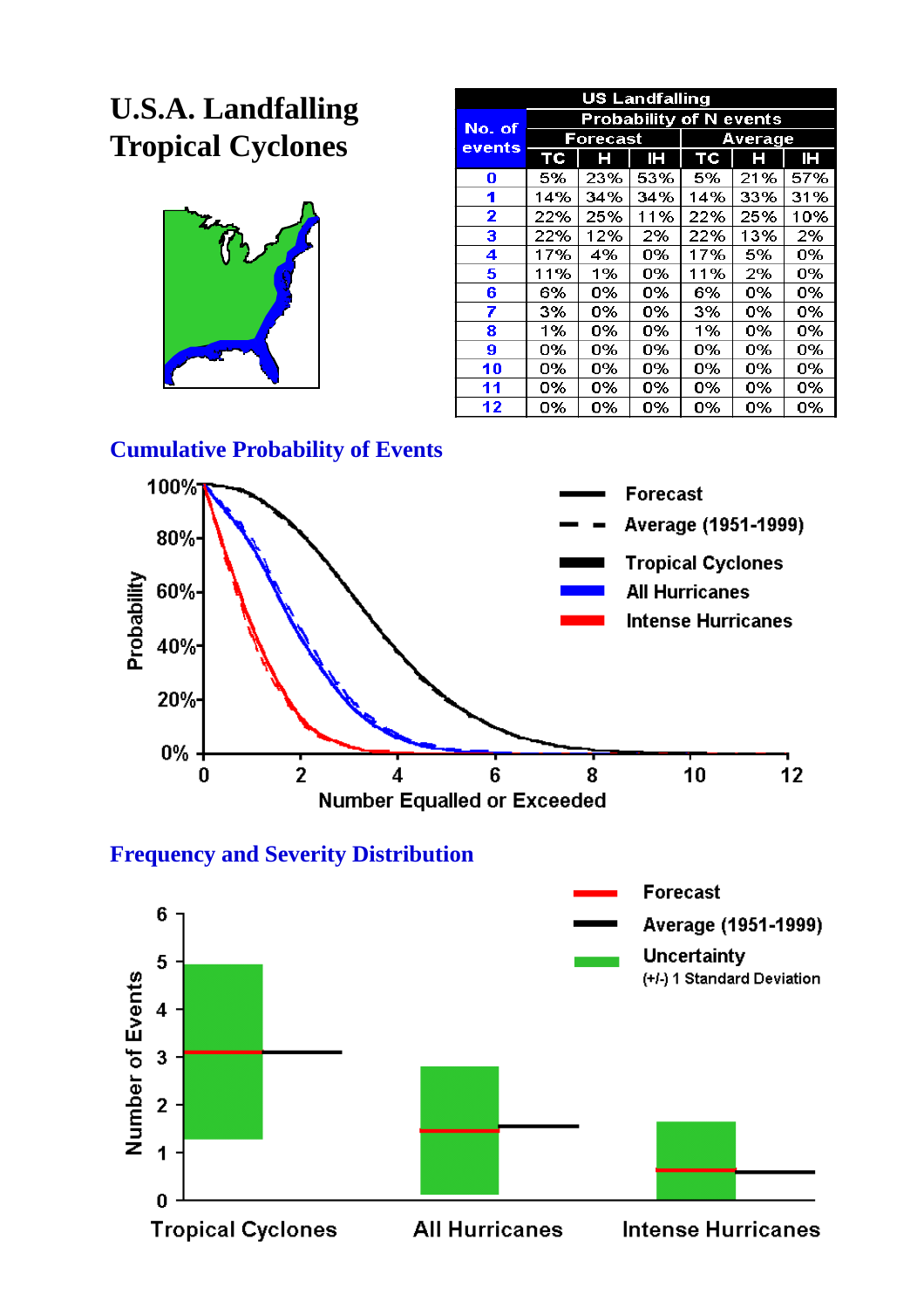# **East Coast Landfalling Tropical Cyclones**



| <b>US East Coast</b> |                                |     |     |                |     |     |  |
|----------------------|--------------------------------|-----|-----|----------------|-----|-----|--|
| No. of               | <b>Probability of N events</b> |     |     |                |     |     |  |
| events               | <b>Forecast</b>                |     |     | <b>Average</b> |     |     |  |
|                      | <b>TC</b>                      | Н   | IН  | <b>TC</b>      | Н   | IН  |  |
| 0                    | 20%                            | 40% | 72% | 25%            | 48% | 81% |  |
| 1                    | 32%                            | 37% | 23% | 33%            | 32% | 15% |  |
| 2                    | 26%                            | 17% | 4%  | 23%            | 13% | 3%  |  |
| 3                    | 14%                            | 5%  | 0%  | 12%            | 4%  | 1%  |  |
| 4                    | 6%                             | 1%  | 0%  | 5%             | 1%  | 0%  |  |
| 5                    | 2%                             | 0%  | 0%  | 2%             | 0%  | 0%  |  |
| 6                    | 0%                             | 0%  | 0%  | 0%             | 0%  | 0%  |  |
| 7                    | 0%                             | 0%  | 0%  | 0%             | 0%  | 0%  |  |
| 8                    | 0%                             | 0%  | 0%  | 0%             | 0%  | 0%  |  |
| 9                    | 0%                             | 0%  | 0%  | 0%             | 0%  | 0%  |  |
| 10                   | 0%                             | 0%  | 0%  | 0%             | 0%  | 0%  |  |
| 11                   | 0%                             | 0%  | 0%  | 0%             | 0%  | 0%  |  |
| 12                   | 0%                             | 0%  | 0%  | 0%             | 0%  | 0%  |  |

# **Cumulative Probability of Events**